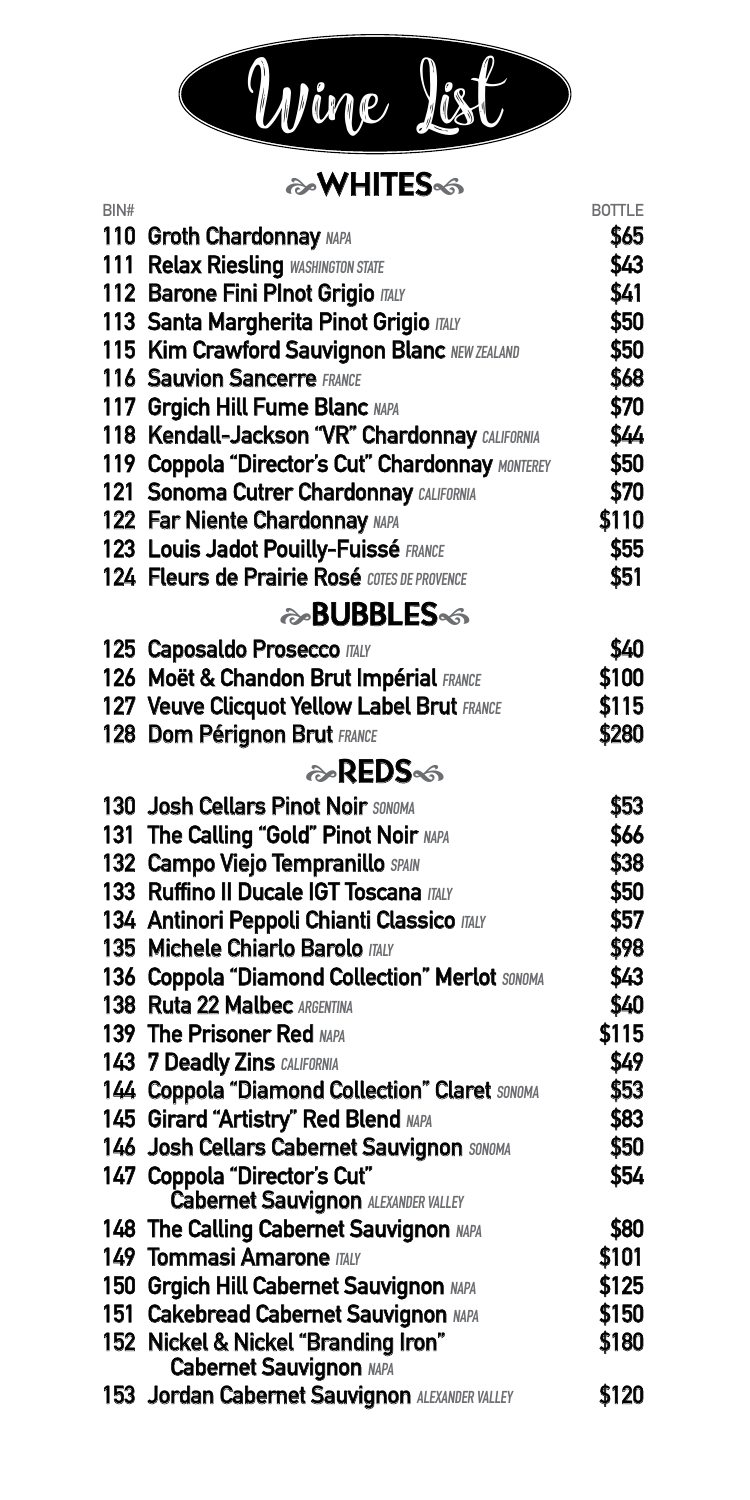



**Relax Riesling WASHINGTON \$ 11 Barone Fini Pinot Grigio ITALY \$ 11 Kim Crawford Sauvignon Blanc NEW ZEALAND \$ 13 Kendall-Jackson "VR" Chardonnay CALIFORNIA \$ 11**  $C$ oppola Director's Chardonnay  $\text{SONOMA}$  \$12 **Fleurs de Prairie Rosé COTES DE PROVENCE \$ 13 Canella Prosecco ITALY 187ML \$ 12 Chandon Rosé CALIFORNIA 187ML \$ 15**

# a REDS

**Josh Pinot Noir NORTH COAST \$ 13 Campo Viejo Tempranillo SPAIN \$ 11 Antinori Peppoli Chianti Classico ITALY \$ 14 Ruta 22 Malbec ARGENTINA \$ 11 Coppola Diamond Merlot CALIFORNIA \$ 12 Coppola Diamond Black Label Claret CALIFORNIA \$ 12 Josh Cabernet Sauvignon NORTH COAST \$ 13**  $\mathsf{Coppola\ Director's\ Cabernet\ Sauvignon\ } \mathsf{SOMOMA\ } \mathsf{S14}$